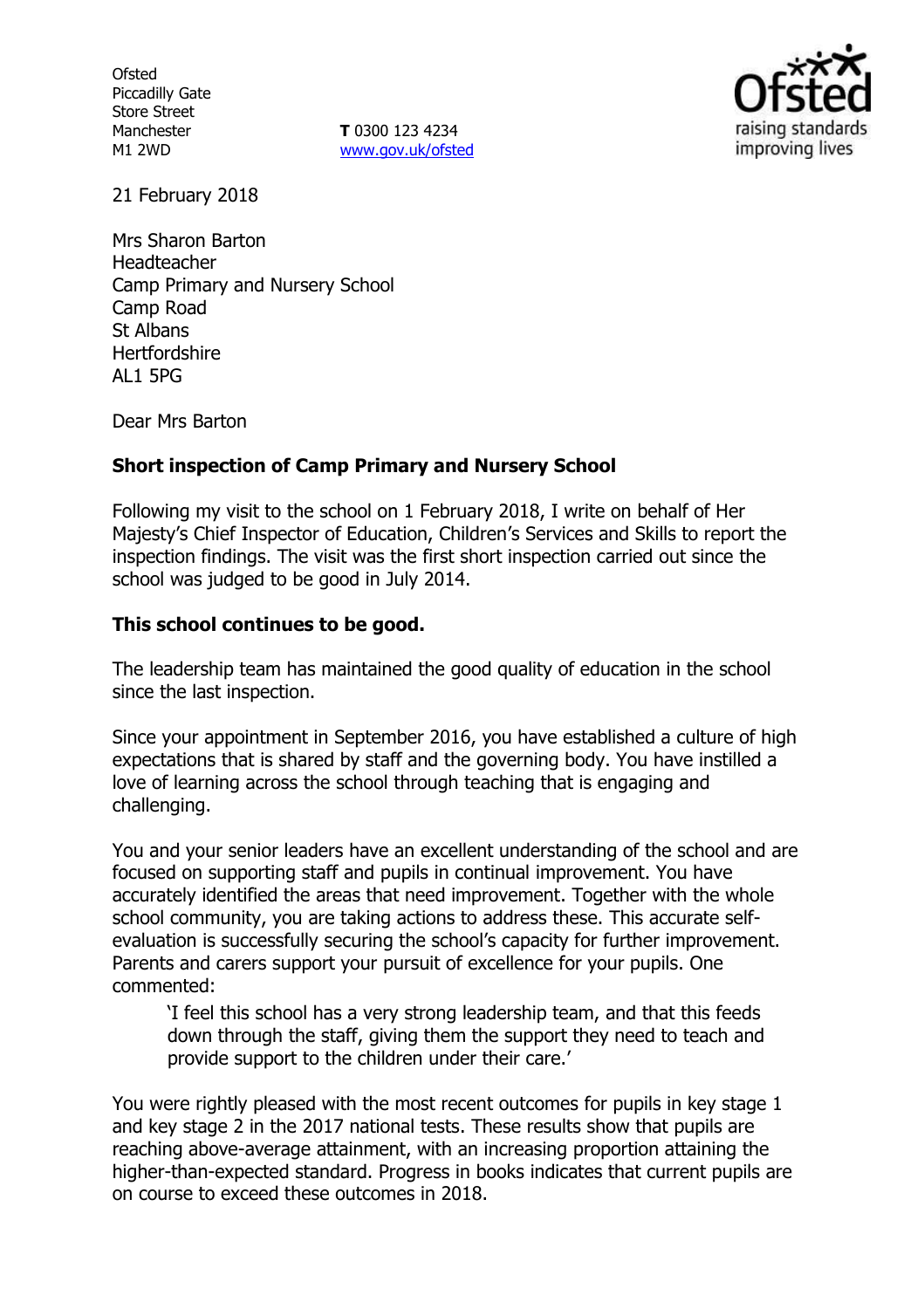

Teachers and teaching assistants work well together to meet the pupils' needs. Pupils enjoy school and their attendance is high. Parents spoke highly of school leaders and the values staff instil in their children. One parent's comment – 'Camp Primary School stands out as a uniquely caring, nurturing school in which differences are celebrated' – is reflected in the views of many.

Governors work closely with you and provide effective support and challenge. They know what the school does well and which areas require strengthening. They have particular strengths in understanding the school's assessment information and safeguarding. Governors work effectively with school leaders to ensure that the school's vision of 'an environment where children and staff engage in learning with passion and enjoyment, and achieve their full potential' is realised.

You and your team maintain a high focus on standards through regular monitoring. All teachers review pupils' progress and liaise effectively with senior staff to implement well-tailored support plans to address misconceptions and underachievement. You work well with the local authority and the local cluster of schools to check standards and the quality of pupils' work. By balancing wellplanned professional development with close monitoring, you are establishing effective processes that have supported above-average standards of attainment and improving progress from pupils.

You have addressed the areas for improvement identified at the last inspection. You have recently implemented initiatives to improve the quality of subject leadership within the foundation subjects and governors have been supporting you in this. At present, not all foundation subject leaders are effectively monitoring their subjects. They do not know their areas well enough to be able to coach and mentor colleagues so that they can accelerate pupils' progress.

## **Safeguarding is effective.**

The leadership team ensures that all safeguarding arrangements are fit for purpose and that records are detailed and of high quality. The record of checks on staff meets statutory requirements and is therefore fully compliant. You and your staff, along with the governing body, recognise when pupils and their families need extra support. You keep detailed records of your work in this area, showing your timely responses. Governors routinely monitor the effectiveness of safeguarding and support you well to ensure that pupils are kept safe.

Pupils told me that they feel safe at school. They are aware of the different forms of bullying and know how to stay safe when using the internet. Furthermore, pupils and parents believe that bullying is rare but, if it does happen, staff act quickly to sort it out.

## **Inspection findings**

 $\blacksquare$  My first line of enquiry to establish if the school remains good was to consider how effectively the pupil premium grant is being spent so that disadvantaged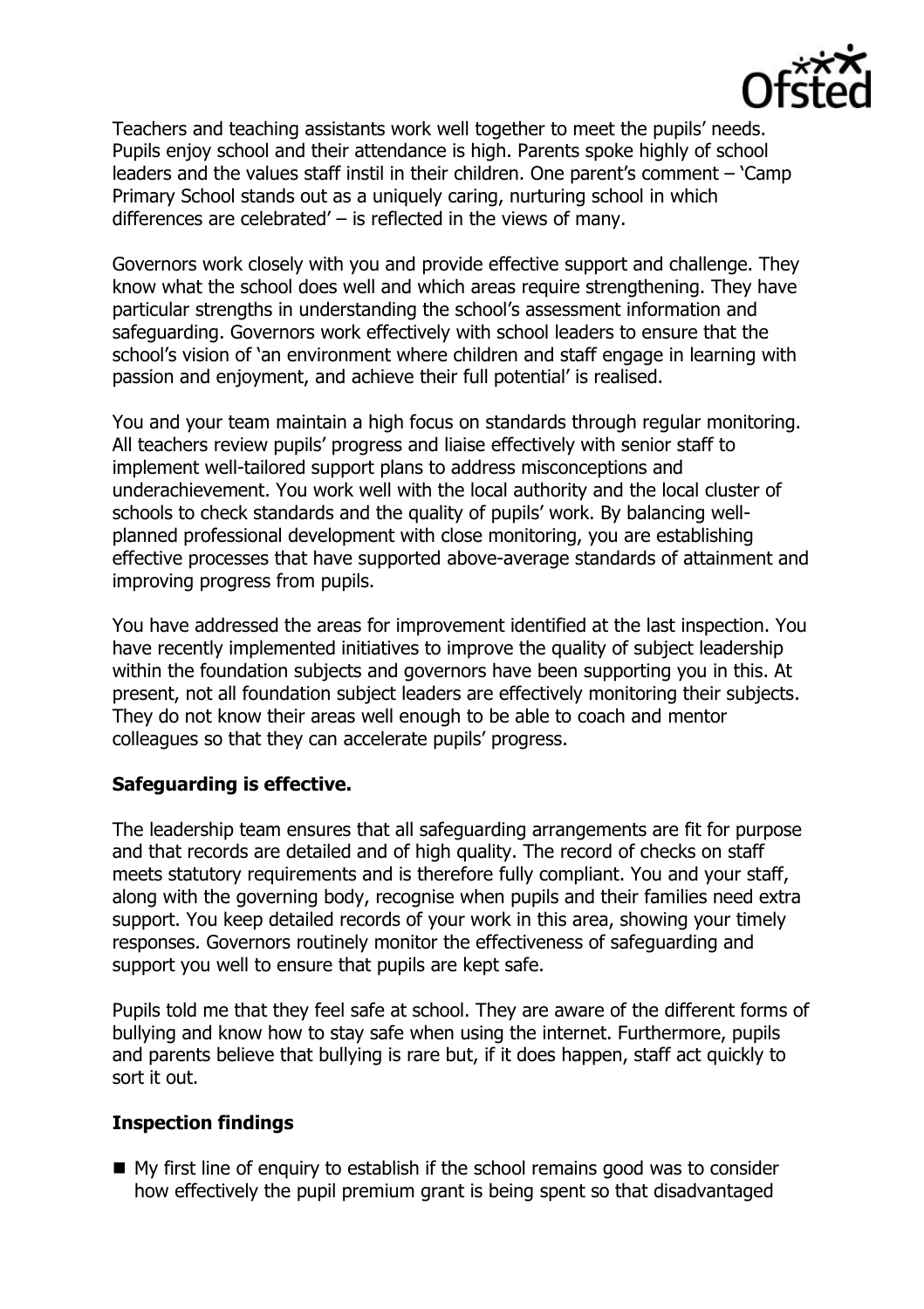

pupils make the same progress as their peers. Improvements have been made since the previous inspection. Leaders target each pupil's individual barriers to learning. For example, therapists are used to support a range of differing needs. Disadvantaged pupils now make good progress in line with their peers and, in some cases, exceed them, for example in reading at key stage 2 in 2017. Furthermore, disadvantaged pupils are also achieving in line with other pupils nationally, especially in mathematics.

- Governors have a comprehensive understanding of how well the pupil premium grant is being spent and the school context. They challenge and support leaders in pursuing the school's ambition for disadvantaged pupils to 'aspire to greatness'.
- $\blacksquare$  I wanted to find out how well leaders have ensured that the quality of work in pupils' books has improved since the previous inspection. I looked at a wide range of pupils' workbooks across the curriculum with senior leaders and noted that good progress is being made in English, mathematics and science over time. Consistently high expectations contribute to pupils' good progress. However, progress within the foundation subjects is not as strong, especially for the most able pupils, because teachers' expectations of what pupils can do and achieve are not consistently high across the whole curriculum.
- During the inspection, I also wanted to investigate how well leaders of the early years are ensuring that more children reach a good level of development than in previous years. Leaders have established an effective cycle of assessments that allows staff to create individual plans for children to enable them to exceed further. The proportion of children achieving a good level of development has risen to above the national average in recent years and children have made good progress in the early years from starting points generally lower than those typical for their age.
- Leaders of the early years are aware of the need to improve outcomes for boys, especially in writing. Boys' attainment still lags behind that of girls and leaders have implemented a range of activities to improve boys' attainment. For example, they have introduced an activity known as 'busy fingers' to develop fine motor control.
- My final line of enquiry centred on pupils' attainment by the end of key stage 2. In recent years, the proportion of pupils achieving the expected standard in reading, writing and mathematics combined has risen to above the national average. The proportion of pupils achieving higher than the expected standard has also risen and is now also above average. Leaders have implemented a coaching and mentoring approach across key stage 2 that is developing teachers' core skills so that teachers are confident in challenging pupils.
- The school is actively involved with the local cluster of schools which provides joint training and moderation activities for teachers. As a result, teachers' confidence, knowledge, understanding and skills have increased. They are now providing a standard of education that is preparing more pupils to reach the expected standard by the time they leave primary school. Analysis of school assessment information and books shows that a greater proportion of current